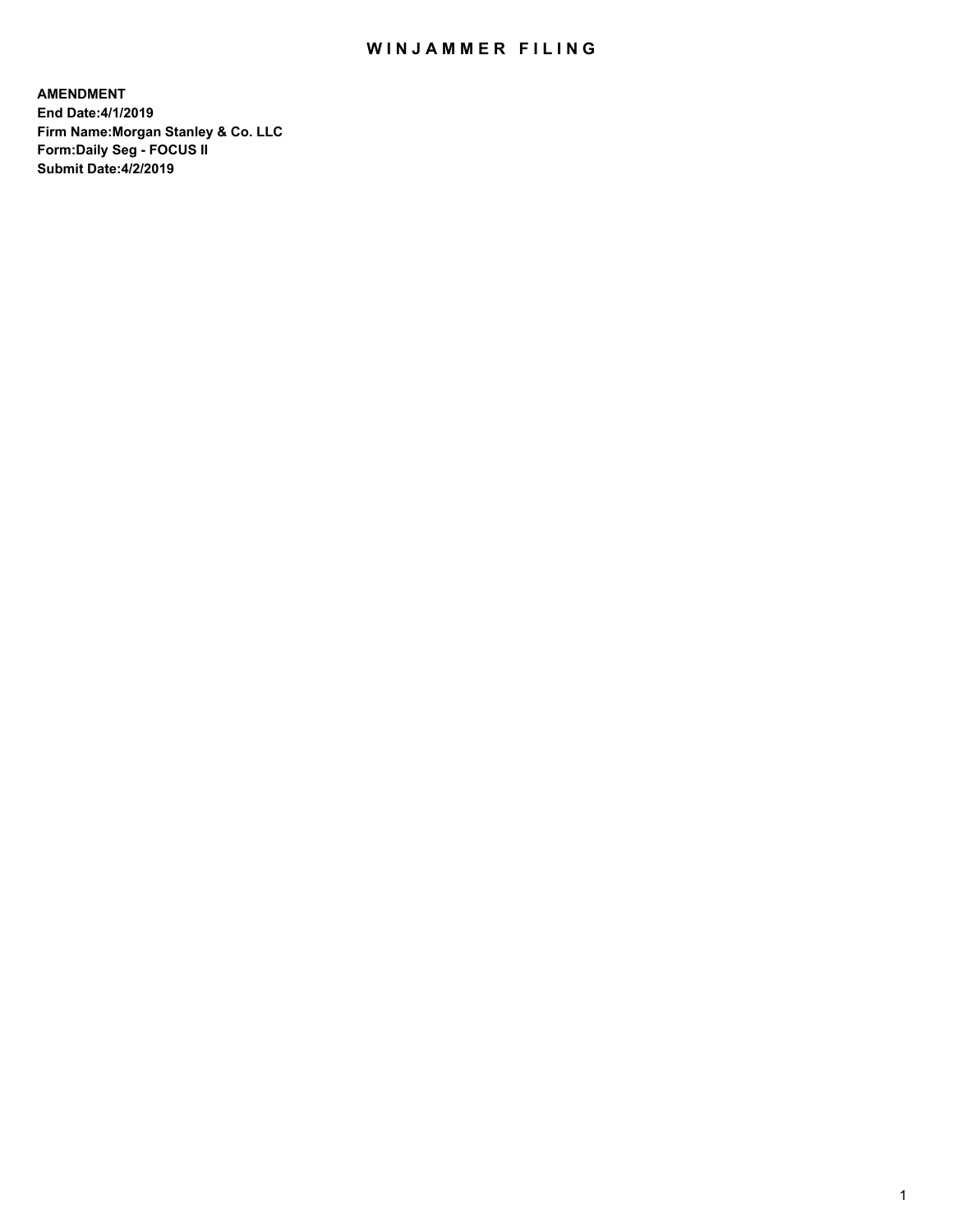**AMENDMENT** 

**End Date:4/1/2019 Firm Name:Morgan Stanley & Co. LLC Form:Daily Seg - FOCUS II Submit Date:4/2/2019 Daily Segregation - Cover Page**

| y Jegregation - Gover Fage                                                        |                              |
|-----------------------------------------------------------------------------------|------------------------------|
| Name of Company                                                                   | Morgan Stanley & Co. LLC     |
| <b>Contact Name</b>                                                               | <b>Ikram Shah</b>            |
| <b>Contact Phone Number</b>                                                       | 212-276-0963                 |
| <b>Contact Email Address</b>                                                      | Ikram.shah@morganstanley.com |
| FCM's Customer Segregated Funds Residual Interest Target (choose one):            |                              |
| a. Minimum dollar amount: ; or                                                    | 235,000,000                  |
| b. Minimum percentage of customer segregated funds required:% ; or                | <u>0</u>                     |
| c. Dollar amount range between: and; or                                           | 0 <sub>0</sub>               |
| d. Percentage range of customer segregated funds required between:% and%.         | 0 <sub>0</sub>               |
| FCM's Customer Secured Amount Funds Residual Interest Target (choose one):        |                              |
| a. Minimum dollar amount: ; or                                                    | 140,000,000                  |
| b. Minimum percentage of customer secured funds required:%; or                    | <u>0</u>                     |
| c. Dollar amount range between: and; or                                           | <u>00</u>                    |
| d. Percentage range of customer secured funds required between: % and %.          | 0 <sup>0</sup>               |
| FCM's Cleared Swaps Customer Collateral Residual Interest Target (choose one):    |                              |
| a. Minimum dollar amount: ; or                                                    | 92,000,000                   |
| b. Minimum percentage of cleared swaps customer collateral required:% ; or        | <u>0</u>                     |
| c. Dollar amount range between: and; or                                           | 00                           |
| d. Percentage range of cleared swaps customer collateral required between:% and%. | 0 <sub>0</sub>               |

Attach supporting documents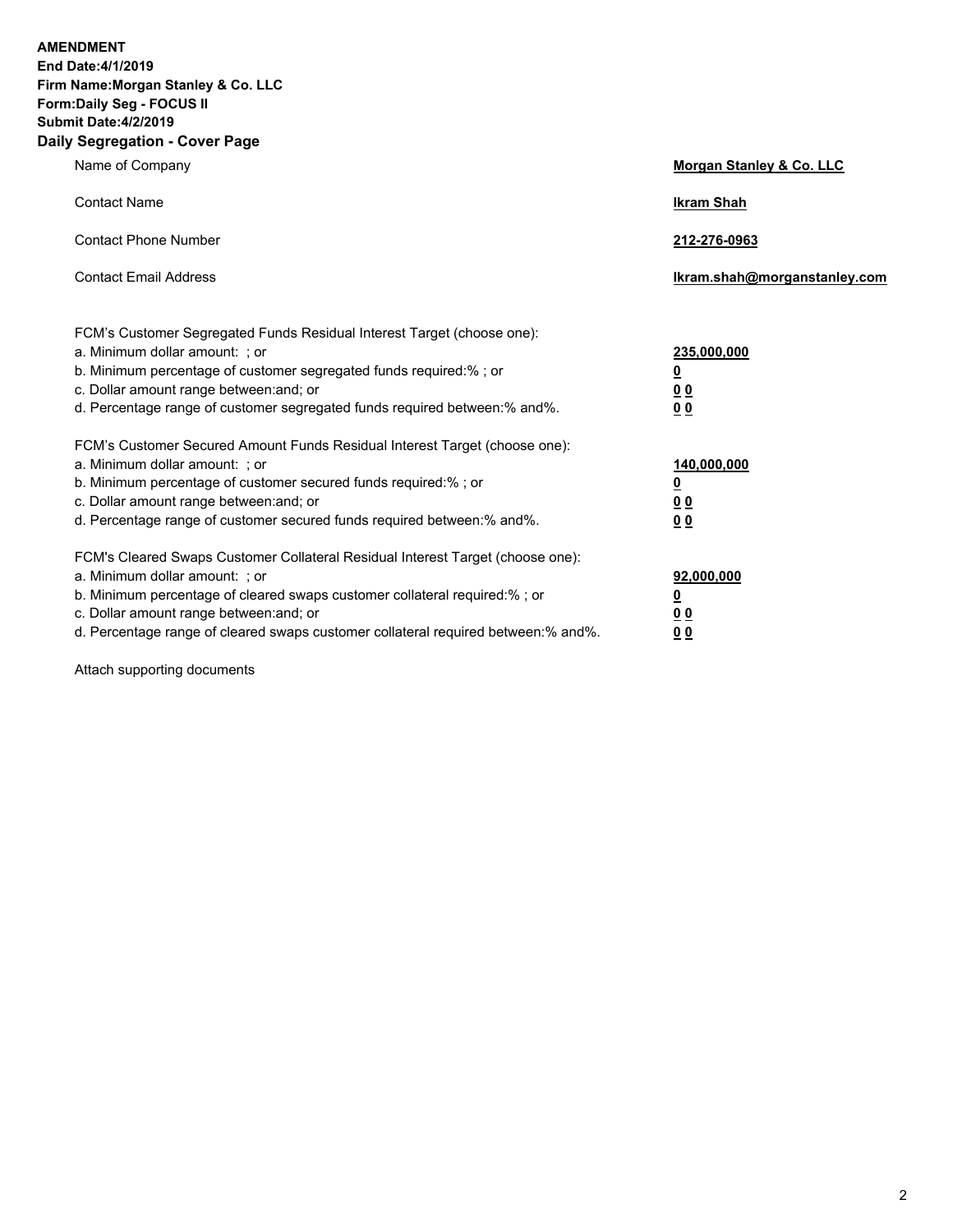|     | <b>AMENDMENT</b>                                                                            |                                  |
|-----|---------------------------------------------------------------------------------------------|----------------------------------|
|     | End Date: 4/1/2019                                                                          |                                  |
|     | Firm Name: Morgan Stanley & Co. LLC                                                         |                                  |
|     | Form: Daily Seg - FOCUS II                                                                  |                                  |
|     | <b>Submit Date: 4/2/2019</b>                                                                |                                  |
|     | <b>Daily Segregation - Secured Amounts</b>                                                  |                                  |
|     | Foreign Futures and Foreign Options Secured Amounts                                         |                                  |
|     | Amount required to be set aside pursuant to law, rule or regulation of a foreign            | $0$ [7305]                       |
|     | government or a rule of a self-regulatory organization authorized thereunder                |                                  |
| 1.  | Net ledger balance - Foreign Futures and Foreign Option Trading - All Customers             |                                  |
|     | A. Cash                                                                                     | 3,159,992,023 [7315]             |
|     | B. Securities (at market)                                                                   | 2,058,744,997 [7317]             |
| 2.  | Net unrealized profit (loss) in open futures contracts traded on a foreign board of trade   | 295,892,404 [7325]               |
| 3.  | Exchange traded options                                                                     |                                  |
|     | a. Market value of open option contracts purchased on a foreign board of trade              | 9,292,375 [7335]                 |
|     | b. Market value of open contracts granted (sold) on a foreign board of trade                | -11,067,924 [7337]               |
| 4.  | Net equity (deficit) (add lines 1.2. and 3.)                                                | 5,512,853,875 [7345]             |
| 5.  | Account liquidating to a deficit and account with a debit balances - gross amount           | 35,085,711 [7351]                |
|     | Less: amount offset by customer owned securities                                            | -32,795,328 [7352] 2,290,383     |
|     |                                                                                             | [7354]                           |
| 6.  | Amount required to be set aside as the secured amount - Net Liquidating Equity              | 5,515,144,258 [7355]             |
|     | Method (add lines 4 and 5)                                                                  |                                  |
| 7.  | Greater of amount required to be set aside pursuant to foreign jurisdiction (above) or line | 5,515,144,258 [7360]             |
|     | 6.                                                                                          |                                  |
|     | FUNDS DEPOSITED IN SEPARATE REGULATION 30.7 ACCOUNTS                                        |                                  |
| 1.  | Cash in banks                                                                               |                                  |
|     | A. Banks located in the United States                                                       | 647,831,625 [7500]               |
|     | B. Other banks qualified under Regulation 30.7                                              | 679,486,586 [7520] 1,327,318,211 |
| 2.  | Securities                                                                                  | [7530]                           |
|     | A. In safekeeping with banks located in the United States                                   | 155,428,473 [7540]               |
|     | B. In safekeeping with other banks qualified under Regulation 30.7                          | 0 [7560] 155,428,473 [7570]      |
| 3.  | Equities with registered futures commission merchants                                       |                                  |
|     | A. Cash                                                                                     | 7,282,137 [7580]                 |
|     | <b>B.</b> Securities                                                                        | $0$ [7590]                       |
|     | C. Unrealized gain (loss) on open futures contracts                                         | -387,081 [7600]                  |
|     | D. Value of long option contracts                                                           | $0$ [7610]                       |
|     | E. Value of short option contracts                                                          | 0 [7615] 6,895,056 [7620]        |
| 4.  | Amounts held by clearing organizations of foreign boards of trade                           |                                  |
|     | A. Cash                                                                                     | $0$ [7640]                       |
|     | <b>B.</b> Securities                                                                        | $0$ [7650]                       |
|     | C. Amount due to (from) clearing organization - daily variation                             | $0$ [7660]                       |
|     | D. Value of long option contracts                                                           | $0$ [7670]                       |
|     | E. Value of short option contracts                                                          | 0 [7675] 0 [7680]                |
| 5.  | Amounts held by members of foreign boards of trade                                          |                                  |
|     | A. Cash                                                                                     | 2,018,441,495 [7700]             |
|     | <b>B.</b> Securities                                                                        | 1,903,316,525 [7710]             |
|     | C. Unrealized gain (loss) on open futures contracts                                         | 296,279,485 [7720]               |
|     | D. Value of long option contracts                                                           | 9,292,375 [7730]                 |
|     | E. Value of short option contracts                                                          | -11,067,924 [7735] 4,216,261,956 |
|     |                                                                                             | [7740]                           |
| 6.  | Amounts with other depositories designated by a foreign board of trade                      | $0$ [7760]                       |
| 7.  | Segregated funds on hand                                                                    | $0$ [7765]                       |
| 8.  | Total funds in separate section 30.7 accounts                                               | 5,705,903,696 [7770]             |
| 9.  | Excess (deficiency) Set Aside for Secured Amount (subtract line 7 Secured Statement         | 190,759,438 [7380]               |
|     | Page 1 from Line 8)                                                                         |                                  |
| 10. | Management Target Amount for Excess funds in separate section 30.7 accounts                 | 140,000,000 [7780]               |
| 11. | Excess (deficiency) funds in separate 30.7 accounts over (under) Management Target          | 50,759,438 [7785]                |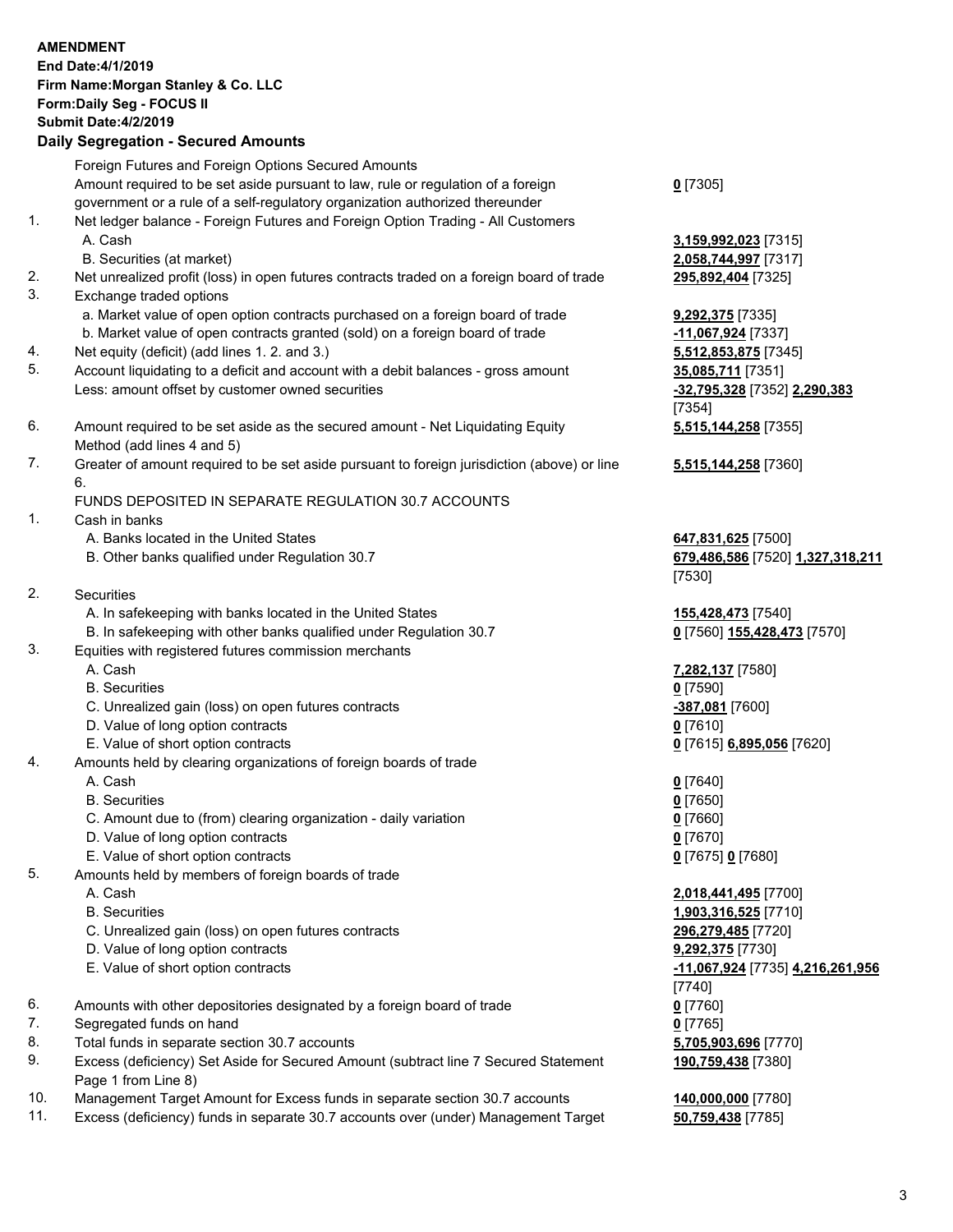|     | <b>AMENDMENT</b><br>End Date: 4/1/2019                                                    |                               |
|-----|-------------------------------------------------------------------------------------------|-------------------------------|
|     | Firm Name: Morgan Stanley & Co. LLC                                                       |                               |
|     | Form: Daily Seg - FOCUS II                                                                |                               |
|     | <b>Submit Date: 4/2/2019</b>                                                              |                               |
|     | Daily Segregation - Segregation Statement                                                 |                               |
|     | SEGREGATION REQUIREMENTS(Section 4d(2) of the CEAct)                                      |                               |
| 1.  | Net ledger balance                                                                        |                               |
|     | A. Cash                                                                                   | 7,856,712,954 [7010]          |
|     | B. Securities (at market)                                                                 | 6,447,054,915 [7020]          |
| 2.  | Net unrealized profit (loss) in open futures contracts traded on a contract market        | 2,530,738,562 [7030]          |
| 3.  | Exchange traded options                                                                   |                               |
|     | A. Add market value of open option contracts purchased on a contract market               | 267,220,476 [7032]            |
|     | B. Deduct market value of open option contracts granted (sold) on a contract market       | -217,208,498 [7033]           |
| 4.  | Net equity (deficit) (add lines 1, 2 and 3)                                               | 16,884,518,409 [7040]         |
| 5.  | Accounts liquidating to a deficit and accounts with                                       |                               |
|     | debit balances - gross amount                                                             | 687,674,077 [7045]            |
|     | Less: amount offset by customer securities                                                | -683,580,318 [7047] 4,093,759 |
|     |                                                                                           | [7050]                        |
| 6.  | Amount required to be segregated (add lines 4 and 5)                                      | 16,888,612,168 [7060]         |
|     | FUNDS IN SEGREGATED ACCOUNTS                                                              |                               |
| 7.  | Deposited in segregated funds bank accounts                                               |                               |
|     | A. Cash                                                                                   | 4,507,307,879 [7070]          |
|     | B. Securities representing investments of customers' funds (at market)                    | $0$ [7080]                    |
|     | C. Securities held for particular customers or option customers in lieu of cash (at       | 565,242,686 [7090]            |
| 8.  | market)<br>Margins on deposit with derivatives clearing organizations of contract markets |                               |
|     | A. Cash                                                                                   | 6,043,030,770 [7100]          |
|     | B. Securities representing investments of customers' funds (at market)                    | $0$ [7110]                    |
|     | C. Securities held for particular customers or option customers in lieu of cash (at       | 5,881,812,229 [7120]          |
|     | market)                                                                                   |                               |
| 9.  | Net settlement from (to) derivatives clearing organizations of contract markets           | 120,723,793 [7130]            |
| 10. | Exchange traded options                                                                   |                               |
|     | A. Value of open long option contracts                                                    | 267,220,476 [7132]            |
|     | B. Value of open short option contracts                                                   | -217,208,498 [7133]           |
| 11. | Net equities with other FCMs                                                              |                               |
|     | A. Net liquidating equity                                                                 | 9,527,451 [7140]              |
|     | B. Securities representing investments of customers' funds (at market)                    | $0$ [7160]                    |
|     | C. Securities held for particular customers or option customers in lieu of cash (at       | $0$ [7170]                    |
|     | market)                                                                                   |                               |
| 12. | Segregated funds on hand                                                                  | $0$ [7150]                    |
| 13. | Total amount in segregation (add lines 7 through 12)                                      | 17,177,656,786 [7180]         |
| 14. | Excess (deficiency) funds in segregation (subtract line 6 from line 13)                   | 289,044,618 [7190]            |

- 
- 15. Management Target Amount for Excess funds in segregation<br>16. Excess (deficiency) funds in segregation over (under) Management Target Amount **235,000,000** [7198] Excess (deficiency) funds in segregation over (under) Management Target Amount Excess

**54,044,618** [7198]